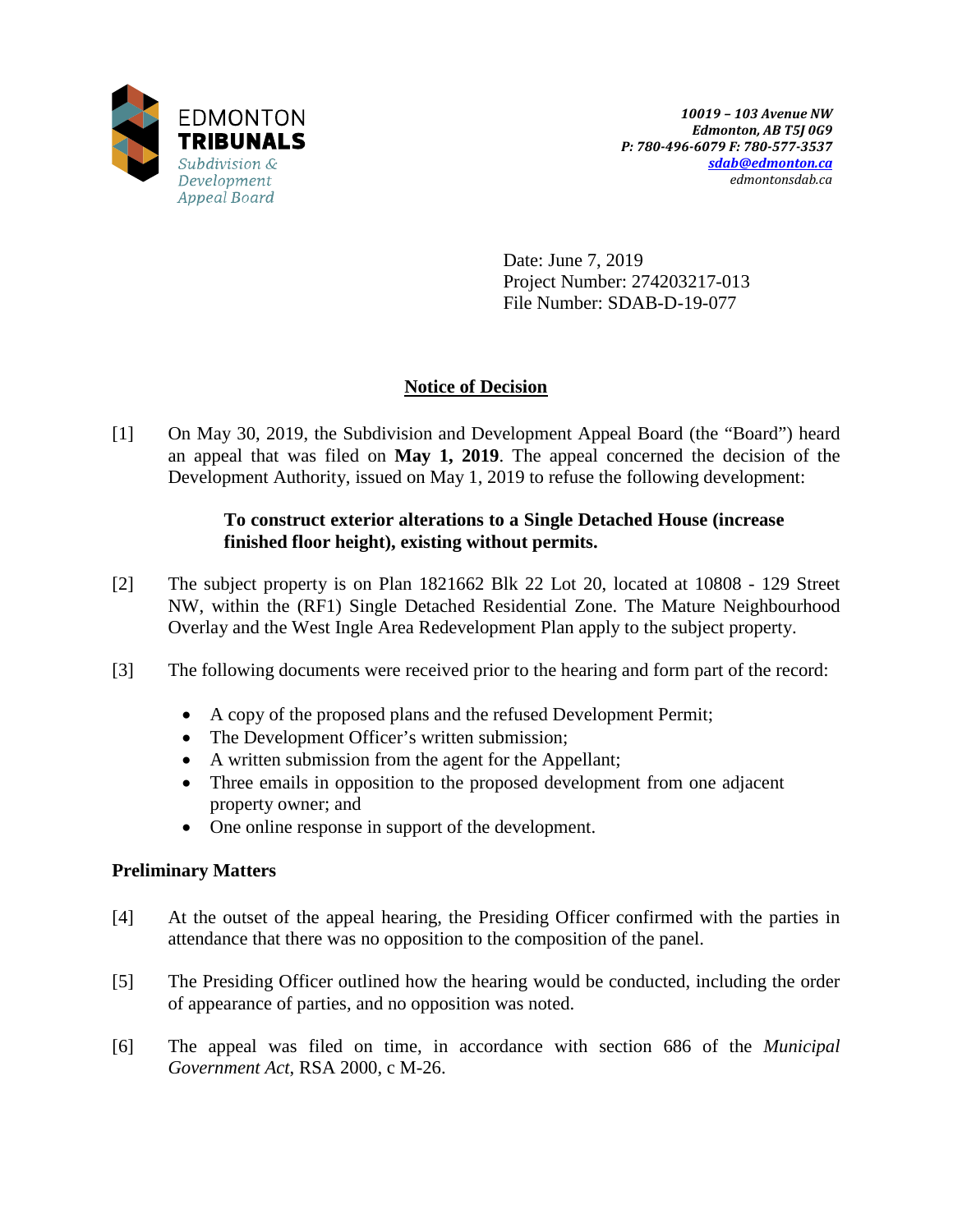#### **Summary of Hearing**

- *i) Position of the Appellant, Mr. S. Randhawa, representing Norcap Investments Ltd. and his agent, Mr. K. Cooper:*
- [7] Mr. Cooper is an Urban Planner and has worked as a consultant on many infill developments in Edmonton.
- [8] Mr. Cooper reviewed his written submission and why the required height variance would not unduly interfere with the amenities of the neighbourhood or materially affect the use, enjoyment or value of neighbouring parcels of land.
- [9] The existing house complies with the General Purpose of the RF1 Zone which is to "Provide for Single Detached Housing while allowing other forms of small scale housing in the form of Secondary Suites, Garden Suites, Semi-detached Housing and Duplex Housing".
- [10] Photographs were referenced to illustrate that the built form of the existing single detached house is consistent with the surrounding neighbourhood context because it is one of nine new single detached houses, out of a total of 12 houses on the block face, that are all of a similar height. The remaining three houses on the block face are split level or one and a half-storey houses that are not adjacent to the subject site.
- [11] Every property within a 60-metre radius is a single detached house. There are two-storey houses on each side of the subject site and two-storey houses within the 60-metre radius that are adjacent to houses that are significantly smaller in massing and height. It is likely that the proportion of two-storey houses of a similar height will increase into the future.
- [12] The required variance is minor in nature, 0.3 metres from average grade of the lot to the midpoint of the roof and 0.2 metres from the average grade of the lot to the ridge of the roof (roof peak). It is extremely difficult for the human-eye to identify a variance in height from the roadway. Photographs of the subject house and the other four new houses on the block face illustrate that the height difference is indistinguishable. In fact, some of the architectural features used on the other houses actually make them appear higher than the subject house from the roadway.
- [13] Mr. Randhawa undertook community consultation with property owners who reside within the 60-metre notification radius and received eight signatures of support as well as a letter of support from the immediately adjacent (south) property owner.
- [14] Mr. Cooper acknowledged the three emails from the adjacent (north) property owner received by the Board in opposition to the required variance. However, it was Mr. Cooper's opinion that the concerns expressed by this neighbour had very little to do with the variance that is being requested.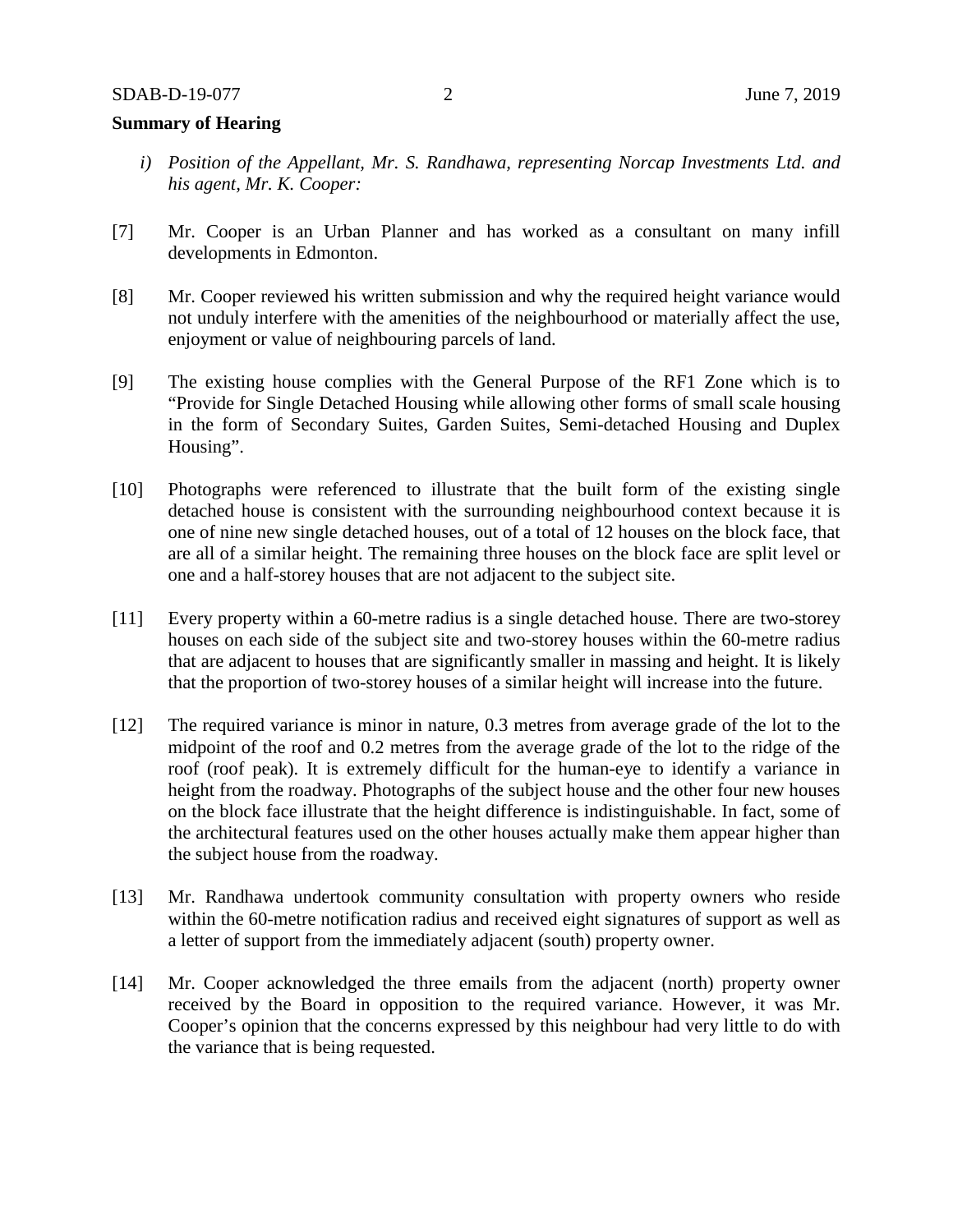- [15] It was his opinion, based on his experience with other infill developments in Edmonton, that Mr. Randhawa has done his best to address the concerns of the neighbour in opposition. This neighbour expressed concern that because the ridge is in the centre of the roof, it will have more of an impact on sun shadowing. However, it was his opinion that this is not the case because the ridge is in the centre of the house and it does not run parallel down the entire roof. Because the ridge is focused in the centre of the roof, any shadow created by the requested eight-inch height variance will be cast on the roof of the adjacent house. It was also noted that the subject house is setback significantly from the rear property line and that the existing house already casts a shadow onto the rear yard of the neighbouring property to the north. It was his opinion that the required variance will not increase the shadowing that already exists because of existing house. The subject house and the (north) adjacent house both have east to west facing yards and both properties will obtain sun in the morning and the evening. The subject house is not being built in front of a south facing yard.
- [16] The Board previously approved a semi-detached house that required a height variance even though it was opposed by an adjacent property owner. This house has turned out to be one of the most praised houses on the infill tour in Edmonton and is used as an example of good infill development.
- [17] It is important to encourage developers to continue infill development by determining that a variance of eight inches is not significant enough to refuse a development.
- [18] Mr. Cooper and Mr. Randhawa provided the following information in response to questions from the Board:
	- a) It was acknowledged that neither the Residential Infill Guidelines nor the Municipal Development Plan ("The Way We Grow") contains policies that endorse a height variance.
	- b) Mr. Randhawa advised that his company built the subject house and the house at 10806 – 129 Street. This is the first development that height has been an issue. They relied on the expertise of Stantec. The subject house was 70 percent complete when in December 2018, a development permit inspection report was completed for both of the houses. The adjacent house at 10806 complied with the maximum allowable height requirement and the subject house did not. Stantec was contacted to determine how this had happened because he was not aware that the house was over height. This was not done intentionally. A conscious choice was made to work within the parameters of the *Edmonton Zoning Bylaw* in order to avoid the construction delays that would result from the need to seek a variance. The City subsequently contacted Stantec to discuss how to avoid this problem in the future. They also pushed back on Stantec because they want to avoid this type of situation.
	- c) The plot plan was referenced and it was confirmed that the (north) adjacent house has a front driveway and a garage in the rear yard.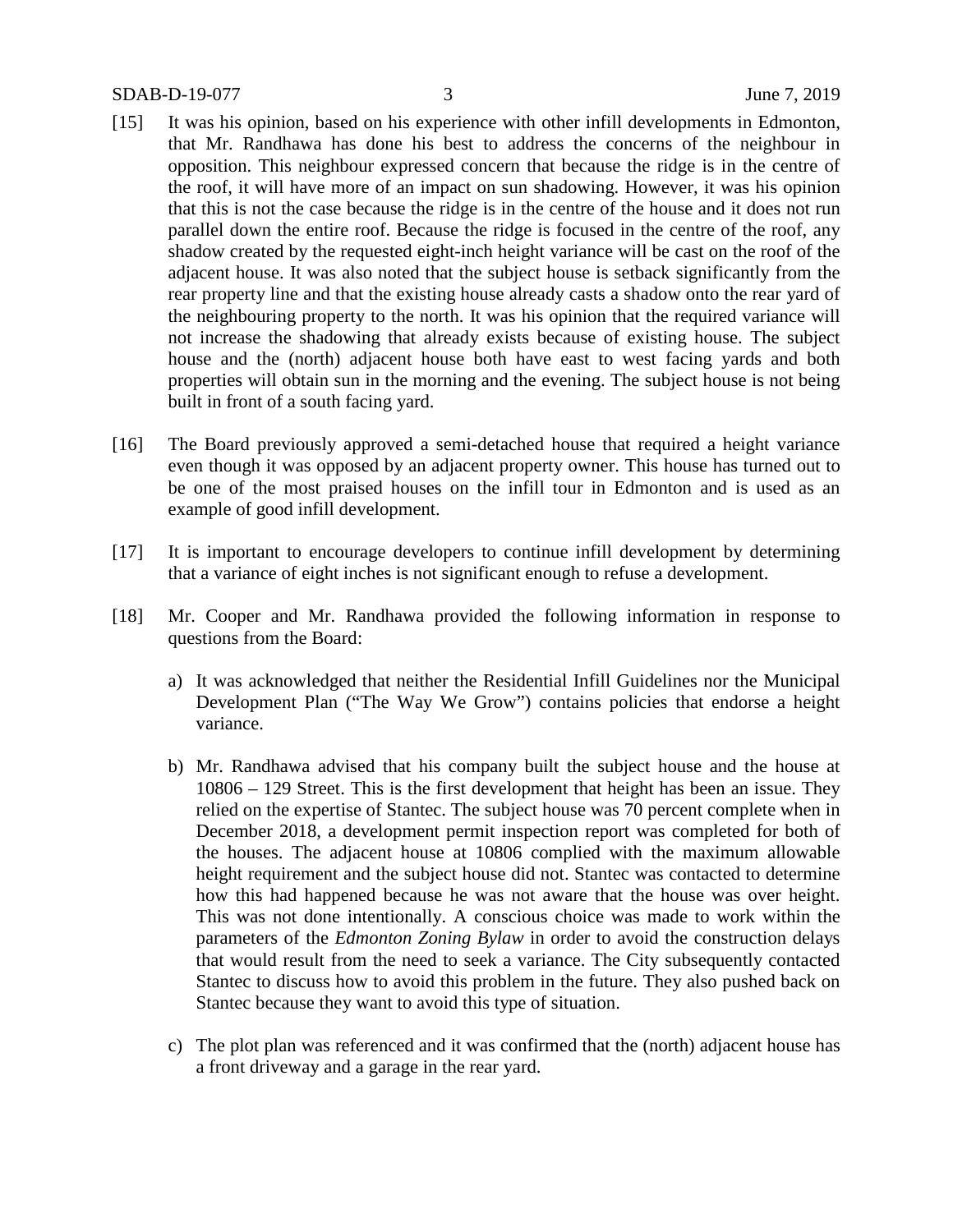- d) The ridgelines on both houses run north to south.
- *ii) Position of the Development officer, Mr. R. Zhou:*
- [19] Mr. Zhou did not attend the hearing but provided a written submission that was considered by the Board.

#### **Decision**

- [20] The appeal is **ALLOWED** and the decision of the Development Authority is **REVOKED**. The development is **GRANTED** as applied for to the Development Authority, subject to the following **CONDITION**:
	- 1. The development shall be constructed in accordance with the stamped and approved drawings.
- [21] In granting the development, the following variances to the *Edmonton Zoning Bylaw* are allowed:
	- 1. The maximum allowable Height of 8.9 metres per section 814.3(5) is varied to allow an excess of 0.3 metres, thereby increasing the maximum allowed to 9.2 metres.
	- 2. The maximum allowable ridge line Height of 10.4 metres per section 52.2(c) is varied to allow an excess of 0.2 metres, thereby increasing the maximum allowed to 10.6 metres.

#### **Reasons for Decision**:

- [22] Single Detached Housing is a Permitted Use in the (RF1) Single Detached Residential Zone.
- [23] A (Class A) Development Permit (City File 274203217-001) was originally issued for a Single Detached House on March 27, 2018. The approved Height to midpoint was 8.9 metres and the approved ridge line Height was 10.3 metres. However, based on the evidence provided, an error occurred during the construction process which resulted in an increase in the finished floor Height. As a result, the existing Single Detached House is over Height and requires two variances to the *Edmonton Zoning Bylaw*.
- [24] Section 814.3(5) states:

The maximum Height shall not exceed 8.9 metres.

The existing Single Detached House is 9.2 metres and exceeds the maximum allowable height by 0.3 metres.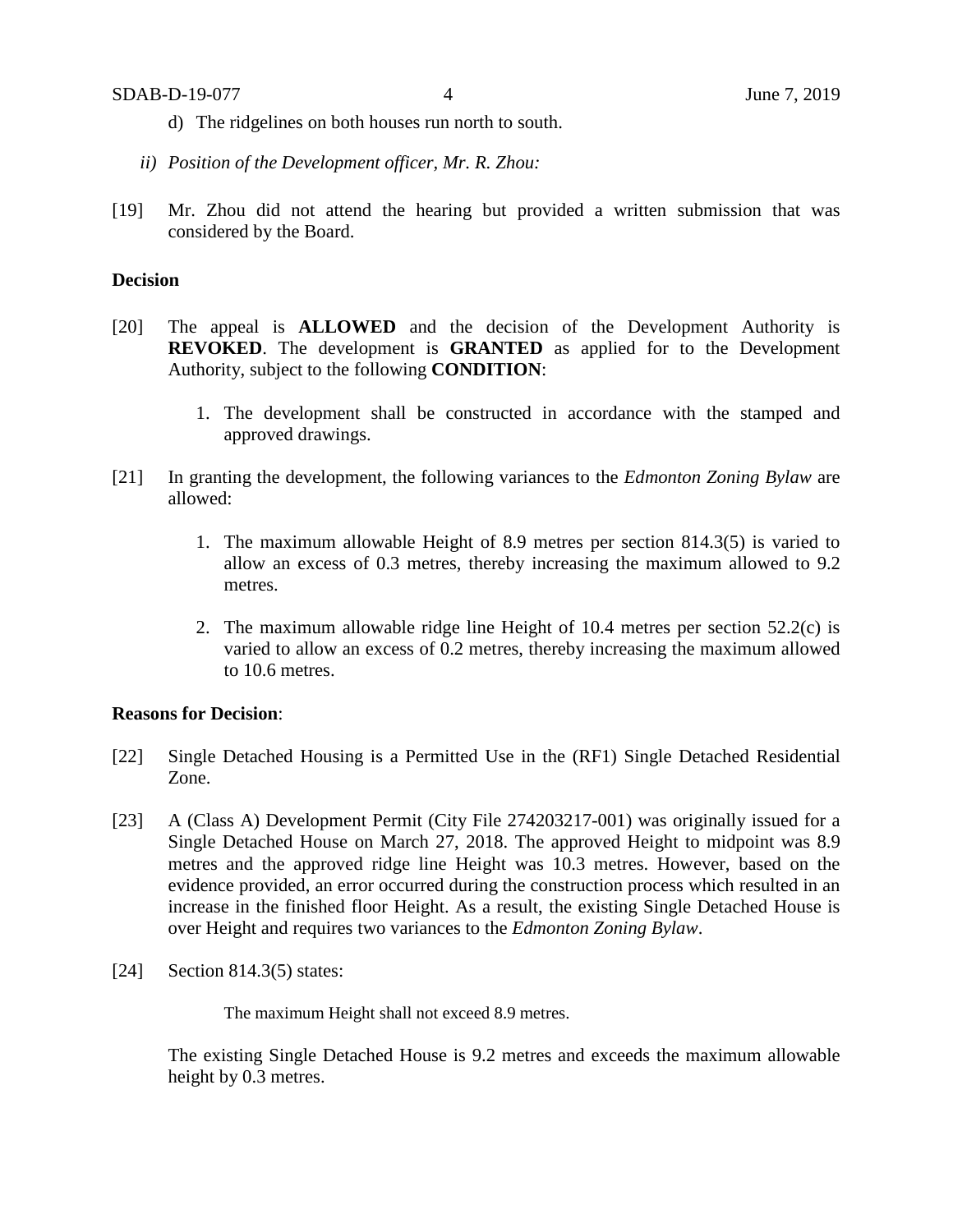[25] Section  $52.2(c)$  states:

In determining whether a development conforms to the maximum Height permissible in any Zone, the following regulations shall apply:

- …
- c. Where the maximum Height as determined by Section 52.1 is measured to the midpoint, the ridge line of the roof shall not extend more than 1.5 m above the maximum permitted building Height of the Zone or overlay, or in the case of a Garden Suite the maximum permitted building Height in accordance with Section 87 of this Bylaw.

The maximum allowable ridge line Height is 10.4 metres and the existing ridge line Height is 10.6 metres which exceeds the maximum allowed Height by 0.2 metres.

- [26] The Board grants the variances for the following reasons:
	- a) Based on a review of the photographic evidence provided, the built form of the subject Single Detached House is consistent with the surrounding neighbourhood context given that this house is one of nine new Single Detached Houses all of similar Heights on this block face that contains 12 houses in total.
	- b) There are two-storey houses on both sides of the subject Site as well as two-storey houses within the 60-metre radius that are adjacent to houses that are significantly smaller in massing and Height. Based on the amount of redevelopment that is occurring in this neighbourhood, the proportion of two-storey houses of a similar Height will likely increase into the future.
	- c) The requested Height variances are *de minimis* within the context of the entire built form and it would be extremely difficult for the human-eye to identify from the roadway that the subject house exceeds the maximum allowable height requirements.
	- d) With the exception of one objection, the proposed development received overwhelming community support. The Appellant consulted with all property owners who reside within the 60-metre notification radius and received eight signatures of support as well as a letter of support from the immediately adjacent property owner who resides south of the subject Site.
	- e) The Board acknowledges the concerns of the property owner who resides immediately north of the subject Site. However, based on a review of the plans, the roof ridge lines of the subject house and the (north) adjacent house both run north to south. There is a detached garage in the rear yard of the (north) adjacent property which will also create some shadowing in the rear yard. The Board was not persuaded that the requested variance of eight inches would exacerbate any sun shadowing that already occurs because of the existing two-storey house. Further, the Board was not provided any planning evidence that the variances would unduly interfere with the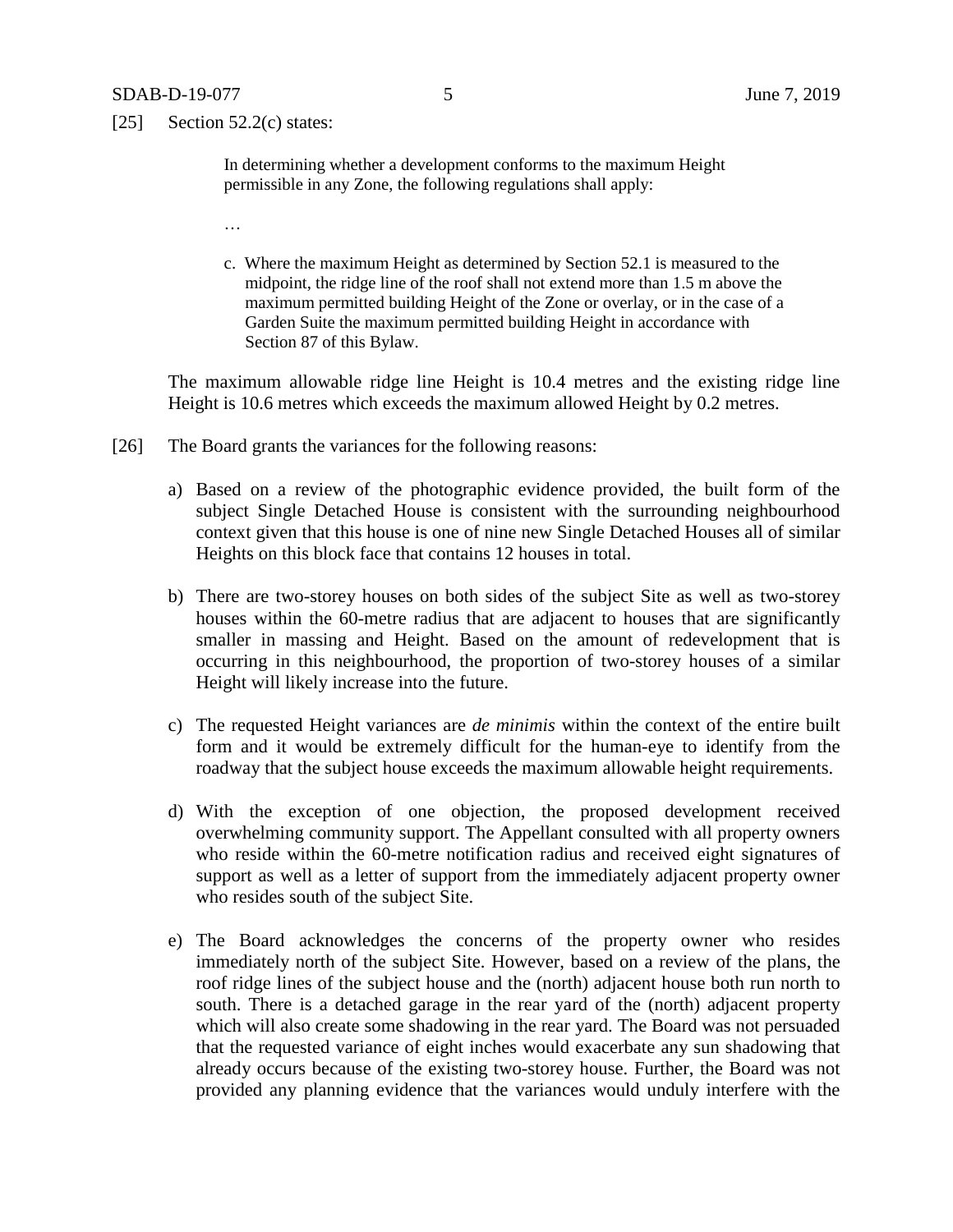amenities of the neighbourhood, nor that it would materially interfere with or affect the use, enjoyment or value of neighbouring parcels of land.

- f) The Board notes that a (Class A) Development Permit was originally issued to construct a Single Detached House on this site. The Appellant relied on the expertise of a reputable Surveyor during the construction process and was not aware that the building exceeded the maximum allowable Height requirements until the construction of the building was almost complete. The Board finds that the Appellant did not intentionally exceed the Height requirements and the variances are the result of an error that occurred during the construction process.
- [27] Based on all of the above, the Board concludes that the proposed development with the required variances will not unduly interfere with the amenities of the neighbourhood, nor materially interfere with or affect the use, enjoyment or value of neighbouring parcels of land.

RSL

Mr. B. Gibson, Presiding Officer Subdivision and Development Appeal Board

Board members in attendance: Mr. V. Laberge, Mr. D. Fleming, Ms. S. McCartney, Ms. E. Solez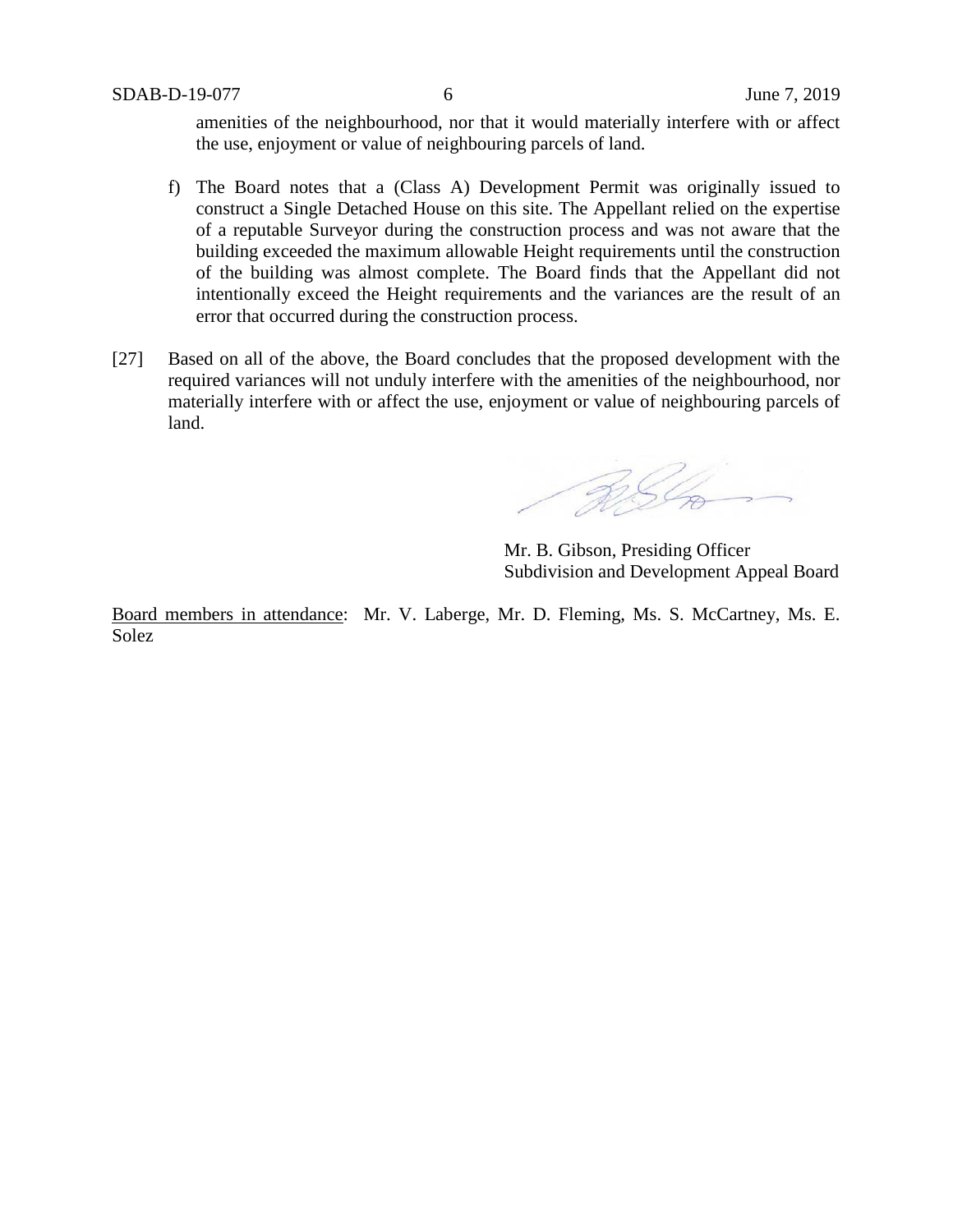#### **Important Information for the Applicant/Appellant**

- 1. This is not a Building Permit. A Building Permit must be obtained separately from the Sustainable Development Department, located on the 2nd Floor, Edmonton Tower, 10111 – 104 Avenue NW, Edmonton, AB T5J 0J4.
- 2. Obtaining a Development Permit does not relieve you from complying with:
	- a) the requirements of the *Edmonton Zoning Bylaw*, insofar as those requirements have not been relaxed or varied by a decision of the Subdivision and Development Appeal Board,
	- b) the requirements of the *Alberta Safety Codes Act*,
	- c) the *Alberta Regulation 204/207 – Safety Codes Act – Permit Regulation*,
	- d) the requirements of any other appropriate federal, provincial or municipal legislation,
	- e) the conditions of any caveat, covenant, easement or other instrument affecting a building or land.
- 3. When an application for a Development Permit has been approved by the Subdivision and Development Appeal Board, it shall not be valid unless and until any conditions of approval, save those of a continuing nature, have been fulfilled.
- 4. A Development Permit will expire in accordance to the provisions of section 22 of the *Edmonton Zoning Bylaw, Bylaw 12800*, as amended.
- 5. This decision may be appealed to the Alberta Court of Appeal on a question of law or jurisdiction under section 688 of the *Municipal Government Act*, RSA 2000, c M-26. If the Subdivision and Development Appeal Board is served with notice of an application for leave to appeal its decision, such notice shall operate to suspend the Development Permit.
- 6. When a decision on a Development Permit application has been rendered by the Subdivision and Development Appeal Board, the enforcement of that decision is carried out by the Sustainable Development Department, located on the 2nd Floor, Edmonton Tower, 10111 – 104 Avenue NW, Edmonton, AB T5J 0J4.

*NOTE: The City of Edmonton does not conduct independent environmental checks of land within the City. If you are concerned about the stability of this property for any purpose, you should conduct your own tests and reviews. The City of Edmonton, when issuing a development permit, makes no representations and offers no warranties as to the suitability of the property for any purpose or as to the presence or absence of any environmental contaminants on the property.*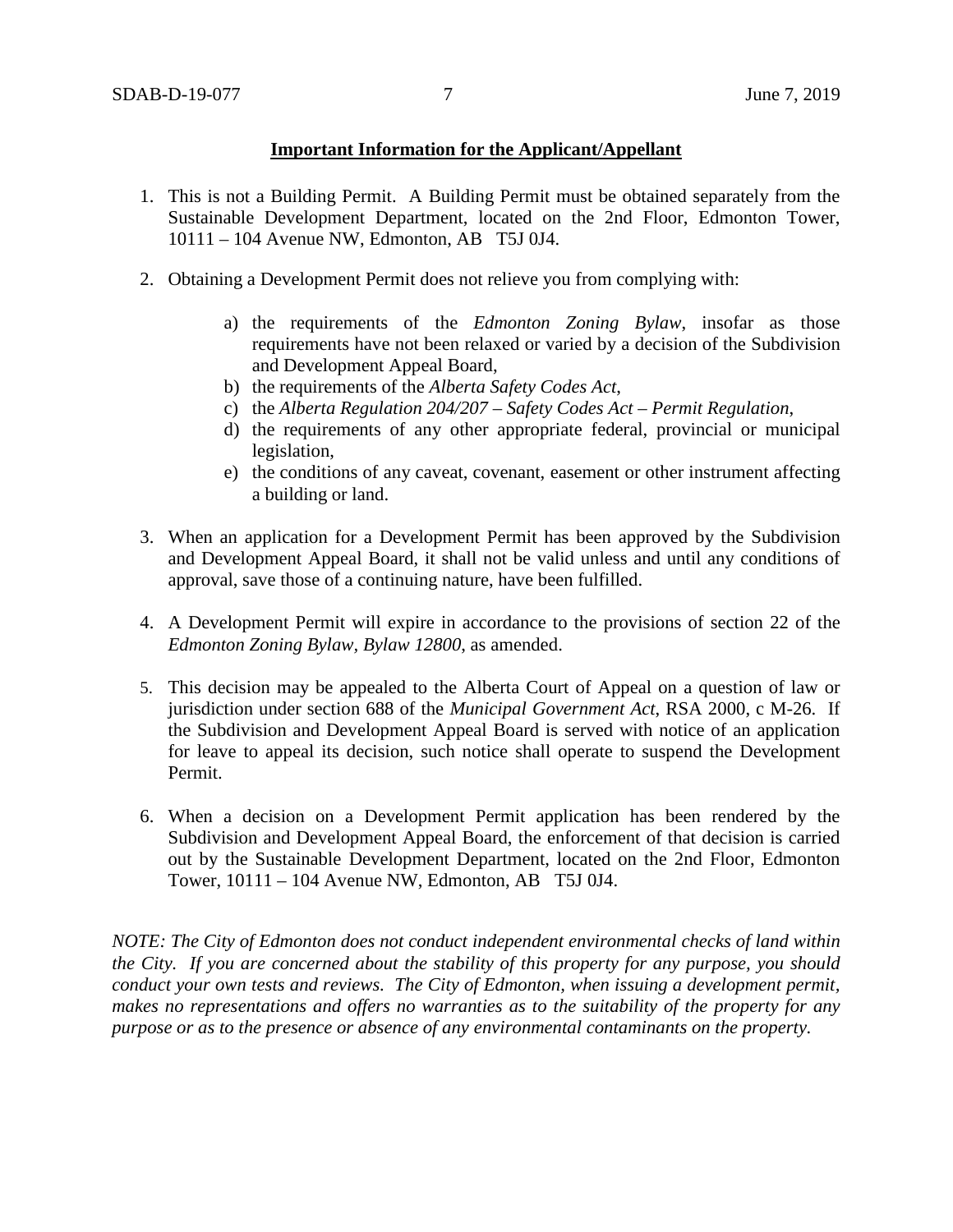

# **SDAB-D-19-078**

# **Project Number: 257883235-010**

To leave as built a Single Detached House (increase building height), located at 10620 - 69 Street NW was **TABLED** to June 26 or June 27, 2019.